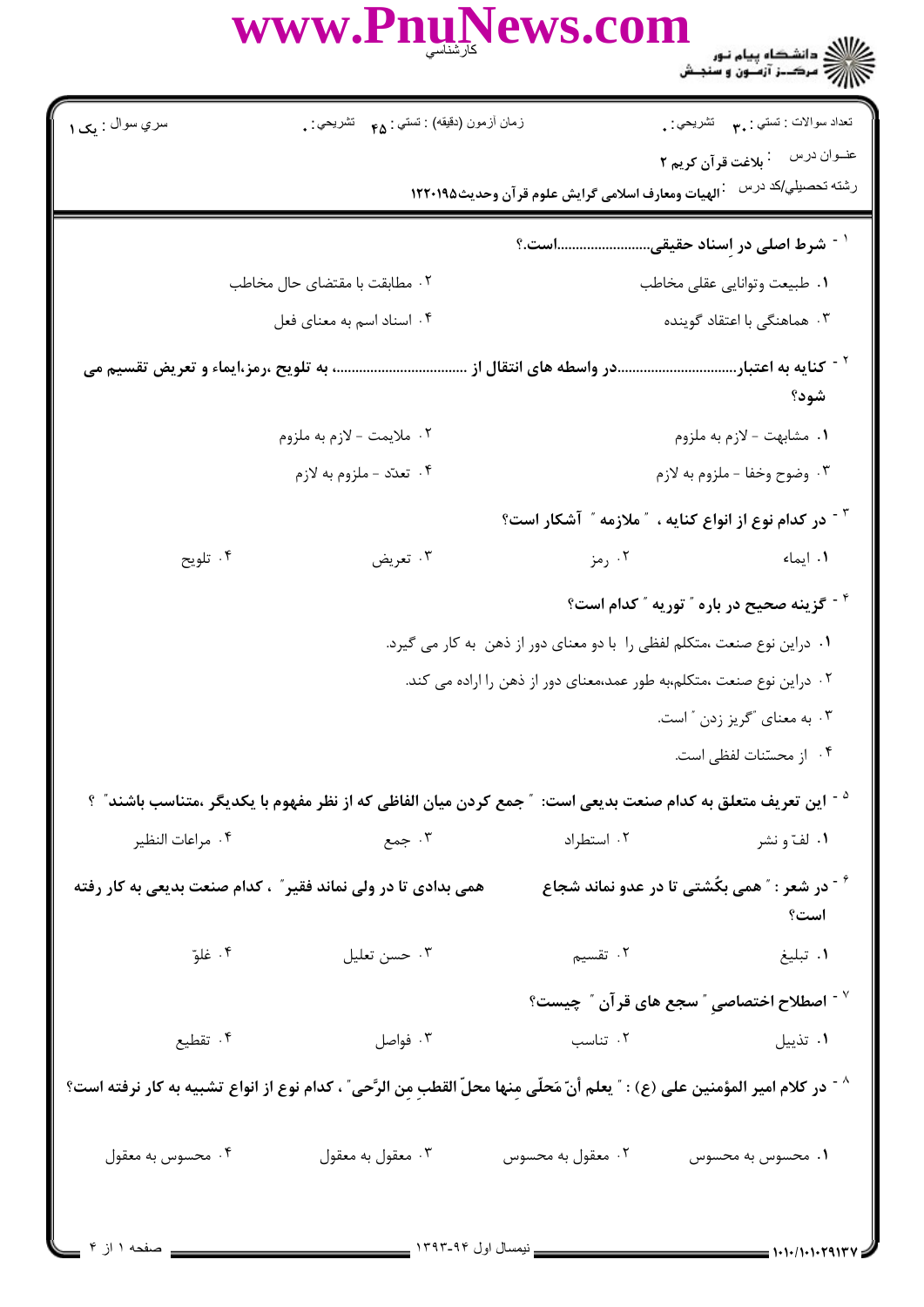|                                   | WWW.PnuNews.com                                                                                                          |                                                   | ع / / / دانشگاه پیام نور<br>- / / / سرک_ز آزمــون و سنجـش                                                  |
|-----------------------------------|--------------------------------------------------------------------------------------------------------------------------|---------------------------------------------------|------------------------------------------------------------------------------------------------------------|
| سري سوال : ۱ يک                   | زمان أزمون (دقيقه) : تستي : <sub>۴۵</sub> تشريحي : <sub>.</sub>                                                          |                                                   | تعداد سوالات : تستي : ٣ <b>. س</b> تشريحي : .<br>عنــوان درس<br><sup>:</sup> بلاغت قرآن کریم ۲             |
|                                   |                                                                                                                          | الهيات ومعارف اسلامى گرايش علوم قرآن وحديث1۲۲۰۱۹۵ | رشته تحصيلي/كد درس                                                                                         |
| نرمتر از                          | چو بلبل در قفس روز بهاران ؒ و نیز : ؒ اطلس گلدارِ تو باشد بسی<br>(به اعتبار طرفین تشبیه) چیست؟                           |                                                   | <sup>۹ -</sup> در ابیات : <sup>"</sup> دلم در بند تنهایی بفرسود<br>برگِ گلِ اطلسی ؒ ، به ترتیب ، نوع تشبیه |
|                                   | ۰۲ معقول به محسوس - معقول به معقول                                                                                       |                                                   | ۰۱ محسوس به محسوس – محسوس به محسوس                                                                         |
|                                   | ۰۴ معقول به محسوس - محسوس به محسوس                                                                                       |                                                   | ۰۳ محسوس به معقول - معقول به محسوس                                                                         |
|                                   |                                                                                                                          |                                                   | <sup>۱۰ -</sup> هدف از تشبیه چیست؟                                                                         |
|                                   | ۰۲ محسوس نمودن امور معقول                                                                                                |                                                   | ٠١ اثبات صفت مشبهٌ به براي مشبّه                                                                           |
| ۰۴ اثبات حالت مشبّه برای مشبّه به |                                                                                                                          | ۰۳ بیان وجه شباهت میان مشبّه و مشبّه ّبه          |                                                                                                            |
|                                   | یک یا چند چیز باغیر خود در یک صفت یا بیشتر است؟                                                                          |                                                   | ّ`` تشبيه بيانٍ                                                                                            |
| ۰۴ تساوي                          | مطابقت $\cdot$ ۳ .                                                                                                       | ۰۲ مباینت                                         | ۰۱ مشارکت                                                                                                  |
|                                   |                                                                                                                          |                                                   | <sup>۱۲ -</sup> دلالت لفظ برتمام معنای موضوعٌ له ، چه نوع دلالتی است؟                                      |
| ۰۴ مطابقی                         | ۰۳ تضمّنی                                                                                                                | ۰۲ التزامی                                        | ۰۱ عقلی                                                                                                    |
|                                   | <sup>١٣ -</sup> با توجه به جملات : " الحكماءً وسط البحرِ يغوصون ؒ و  " العلم نهر ٌ والحكمهُ بحر ؒ ، گزينه صحيح كدام است؟ |                                                   |                                                                                                            |
|                                   | ۰۲ درجه وضوح دلالت یکی است.                                                                                              |                                                   | ٠١ مضمون متعدّد است.                                                                                       |
|                                   | ۰۴ مخاطب یکی است.                                                                                                        |                                                   | ۰۳ الفاظ یکی است.                                                                                          |
|                                   |                                                                                                                          |                                                   | <sup>۱۴ -</sup> نوع علاقه درمصرع : ″ سپید شد چو درختِ شکوفه دار سرم″ ، چیست؟                               |
| ۰۴ علاقه لازميت                   | ۰۳ علاقه محليّت                                                                                                          | ۰۲ علاقه کلیّت                                    | ۰۱ علاقه مسببيّت                                                                                           |
|                                   |                                                                                                                          |                                                   | <sup>۱۵ -</sup> گزینه صحیح در خصوص <i>"</i> استعاره <i>" کد</i> ام است؟                                    |
|                                   | ۰۲ اصل تشبیه مدّنظر است.                                                                                                 | ٠١ قرينه صارفه وجود دارد.                         |                                                                                                            |
|                                   | ۰۴ مستعارٌ منه عين مستعارٌ له است.                                                                                       |                                                   | ۰۳ وجه شبه مذکور اما ادات، مذکور نیست.                                                                     |
|                                   |                                                                                                                          |                                                   | <sup>۱۶ -</sup> در کدام جمله ″ وجه شبه ″ مذکور است؟                                                        |
|                                   | ٠٢ مثل الدنيا كمثل الحَيّه لَيّنّ مسُّها.                                                                                |                                                   | ۰۱ بروید چون تو سروی برلبِ جوی.                                                                            |
|                                   | ۰۴ الحِلمُ غطاءٌ ساترٌ.                                                                                                  |                                                   | ٢. وله الجِوارِ المُنشئات في البحرِ كالأعلام.                                                              |
|                                   |                                                                                                                          |                                                   | در کدام نوع از انواع تشبیه، مشبهٌ بِه ۖ به مشبّه تشبیه می شود؟ "                                           |
| ۰۴ تشبيه بليغ                     | ۰۳ تشبيه مقلوب                                                                                                           | ٠٢ تشبيه تمثيل                                    | ٠١ تشبيه مجمل                                                                                              |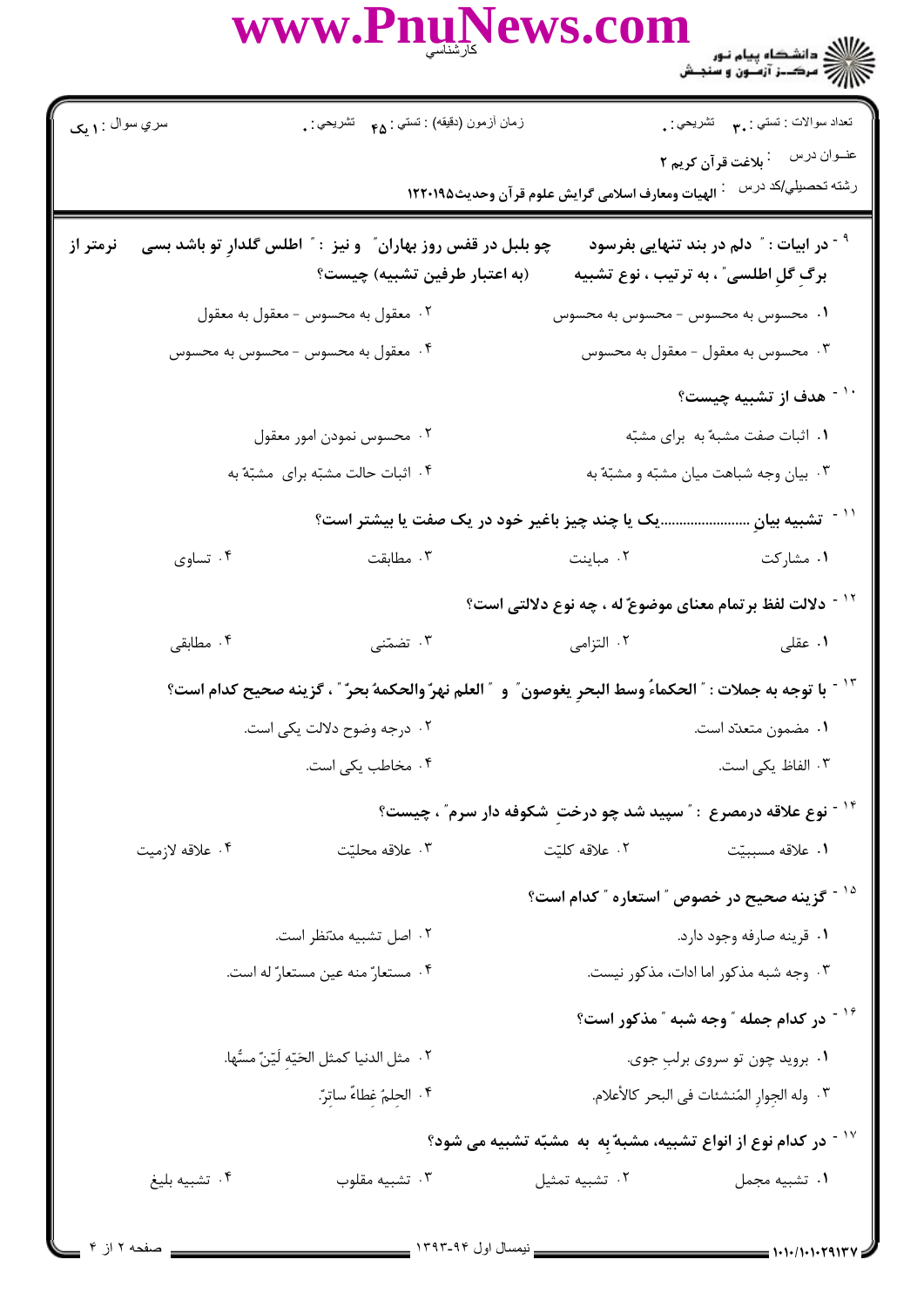WWW.PnuNews.com

| سري سوال : ۱ يک  | زمان أزمون (دقيقه) : تستى : هم     تشريحي : .                                                     |                                                                | تعداد سوالات : تستي : ٣. تشريحي : .                                                    |  |
|------------------|---------------------------------------------------------------------------------------------------|----------------------------------------------------------------|----------------------------------------------------------------------------------------|--|
|                  |                                                                                                   |                                                                | عنــوان درس         بلاغت قرآن كريم ٢                                                  |  |
|                  |                                                                                                   | <sup>:</sup> الهيات ومعارف اسلامي گرايش علوم قرآن وحديث١٢٢٠١٩٥ | رشته تحصيل <i>ي </i> كد درس                                                            |  |
|                  |                                                                                                   |                                                                | <sup>۱۸ -</sup> " با دست چپ شمردن <sup>"</sup> کنایه از چیست؟                          |  |
| ۰۴ بی تابی       | ۰۳ دزد ی                                                                                          | ۰۲ اوج دردمندی                                                 | ۰۱ زیادی معدود                                                                         |  |
|                  |                                                                                                   |                                                                | <sup>۱۹ -</sup> کدام نوع از انواع استعاره، سبب تقویت تشبیه است؟                        |  |
| ۰۴ مجرّده        | ۰۳ مطلقه                                                                                          | ۰۲ مَکنیّه                                                     | ۱. مرشّحه                                                                              |  |
|                  | `` ` در آيه شريفه : ؒ المالُ و البَنونَ زينهُ الحيوهِ الدِّنيا ؒ كدام صنعت بديعي به كار رفته است؟ |                                                                |                                                                                        |  |
| ۰۴ مقابله        | جمع $\cdot$ ۳                                                                                     | ۰۲ جناس مماثل                                                  | ۰۱ حسن تعلیل                                                                           |  |
|                  |                                                                                                   |                                                                | <sup>۲۱ -</sup> موضوع علم بیان چیست؟                                                   |  |
|                  | ٢. الفاظ زبان فارسى از جهت تشبيه،مجاز،كنايه                                                       |                                                                | ٠١. الفاظ زبان عربي از جهت تشيبه،مجاز ،كنايه                                           |  |
|                  | ۴. الفاظ زبان فارسي از جهت تشبيه،كنايه،استعاره                                                    |                                                                | ۰۳ الفاظ زبان عربی از جهت تشبیه ،کنایه،استعاره                                         |  |
|                  |                                                                                                   |                                                                | <sup>۲۲ -</sup> دلالت لفظ قلمدان بر قلم چه نوع دلالتی است؟                             |  |
| ۰۴ دلالت التزامي | ۰۳ دلالت تضمنی                                                                                    |                                                                |                                                                                        |  |
|                  |                                                                                                   |                                                                | <sup>7۳ -</sup> جمله :  "العلم كالحياه والجهل كالموت"چه نوع تشبيهي است؟                |  |
|                  | ٠٢ تشبيه محسوس به معقول                                                                           |                                                                | ۰۱ تشبيه معقول به معقول                                                                |  |
|                  | ۴ . تشبیه محسوس به محسوس                                                                          |                                                                | ۰۳ تشبیه معقول به محسوس                                                                |  |
|                  |                                                                                                   |                                                                | <sup>۲۴ -</sup> کدام تشبیه از رساترین انواع تشبیه است؟                                 |  |
| ۰۴ تشبيه بليغ    | ٠٣ تشبيه تمثيل                                                                                    | ۰۲ تشبیه مجمل                                                  | ۰۱ تشبیه مفصل                                                                          |  |
|                  |                                                                                                   |                                                                | <sup>۲۵ -</sup> در عبارت: "العلم نور" چه نوع تشبیهی وجود دارد؟                         |  |
| ۰۴ تشبيه تمثيل   | ۰۳ تشبیه مجمل                                                                                     | ۰۲ تشبيه بليغ                                                  | ۰۱ تشبيه مقلوب                                                                         |  |
|                  |                                                                                                   |                                                                | <sup>۲۶ -</sup> مجاز چند نوع است؟                                                      |  |
|                  | ۰۲ مجاز جزئی وکلی                                                                                 |                                                                | ۰۱ مجاز مرسل وغیر مرسل                                                                 |  |
|                  | ۰۴ مجاز لغوی وعقلی                                                                                |                                                                | ۰۳ مجاز عقلی وحسی                                                                      |  |
|                  |                                                                                                   |                                                                | <sup>۲۷ -</sup> در عبارت: ؒ فَكأن قد عَلقتكم مَخالب المَنيّه ؒ چه صنعتي بكار رفته است؟ |  |
| ۰۴ جناس          | ۰۳ کنایه                                                                                          | ۰۲ استعاره                                                     | ۰۱ مجاز                                                                                |  |
|                  |                                                                                                   |                                                                |                                                                                        |  |